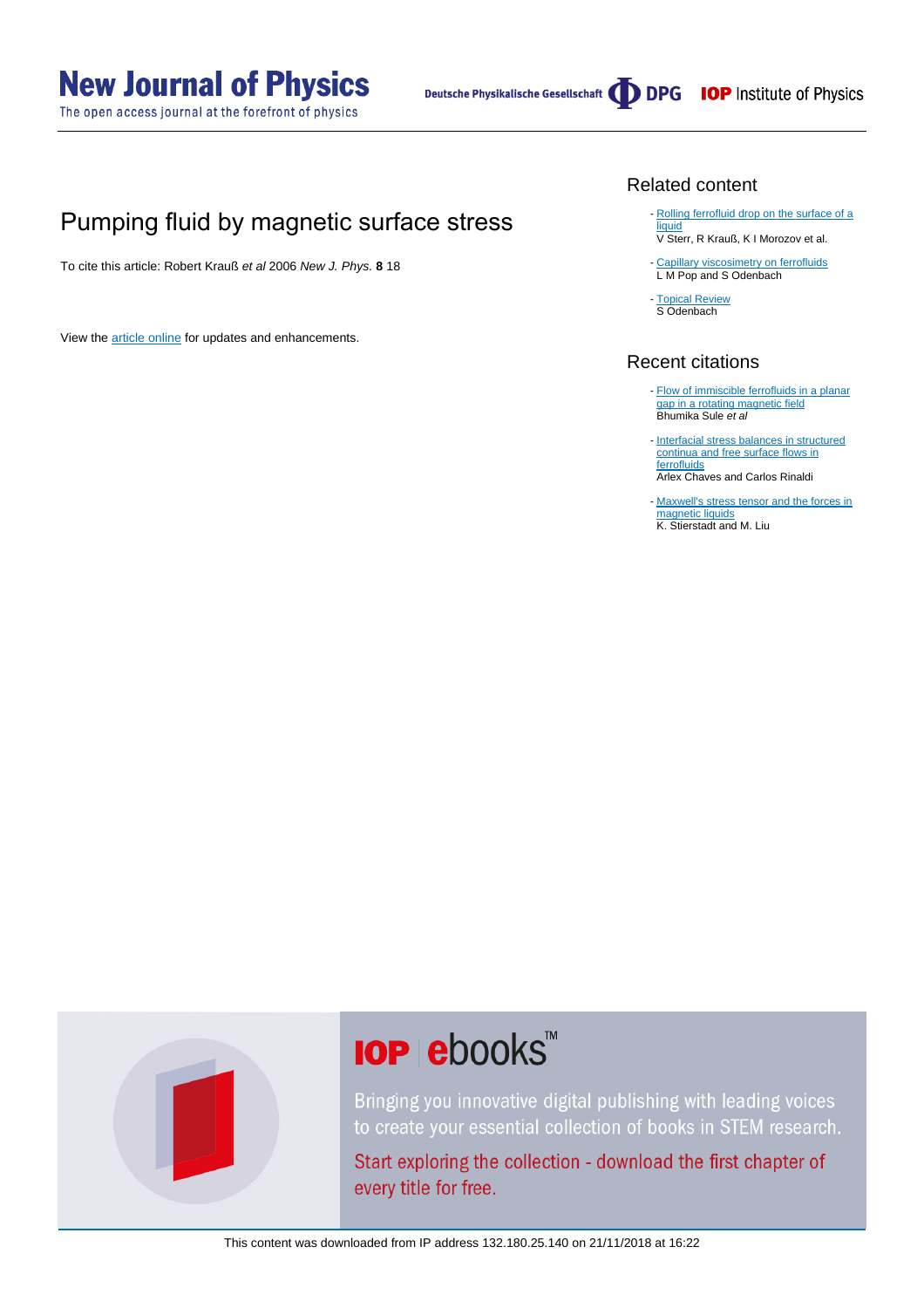# The open–access journal for physics New Journal of Physics

## **Pumping fluid by magnetic surface stress**

### **Robert Krauß**1**, Mario Liu**2**, Bert Reimann**1**, Reinhard Richter**<sup>1</sup> and Ingo Rehberg<sup>1</sup>

<sup>1</sup> Experimentalphysik V, Universität Bayreuth, D-95440 Bayreuth, Germany <sup>2</sup> Institut für Theoretische Physik, Universität Tübingen, D-72076 Tübingen, Germany

E-mail: [robert.krauss@uni-bayreuth.de](mailto:robert.krauss@uni-bayreuth.de)

*New Journal of Physics* **8** (2006) 18 Received 3 November 2005 Published 31 January 2006 Online at <http://www.njp.org/> doi:10.1088/1367-2630/8/1/018

Abstract. A magnetic field rotating on the free surface of a ferrofluid layer is shown to induce considerable fluid motion towards the direction the field is rolling. The measured flow velocity (i) increases with the square of the magnetic field amplitude, (ii) is proportional to the thickness of the fluid layer and (iii) has a maximum at a fluid specific frequency. The pumping speed can be estimated with a two-dimensional flow model. We compare the pumping performance of a magnetic fluid based on magnetite with the performance of a novel fluid based on cobalt.

#### **Contents**

|                        | 1. Introduction                      | $\mathbf{2}$            |
|------------------------|--------------------------------------|-------------------------|
|                        | 2. Experimental setup                | $\mathbf{2}$            |
|                        | 3. Experimental results              | $\overline{\mathbf{3}}$ |
|                        | 4. Calculation of the fluid velocity | 5                       |
|                        | <b>5. Discussion and conclusion</b>  | 10                      |
| <b>Acknowledgments</b> |                                      | 11                      |
| <b>References</b>      |                                      | 11                      |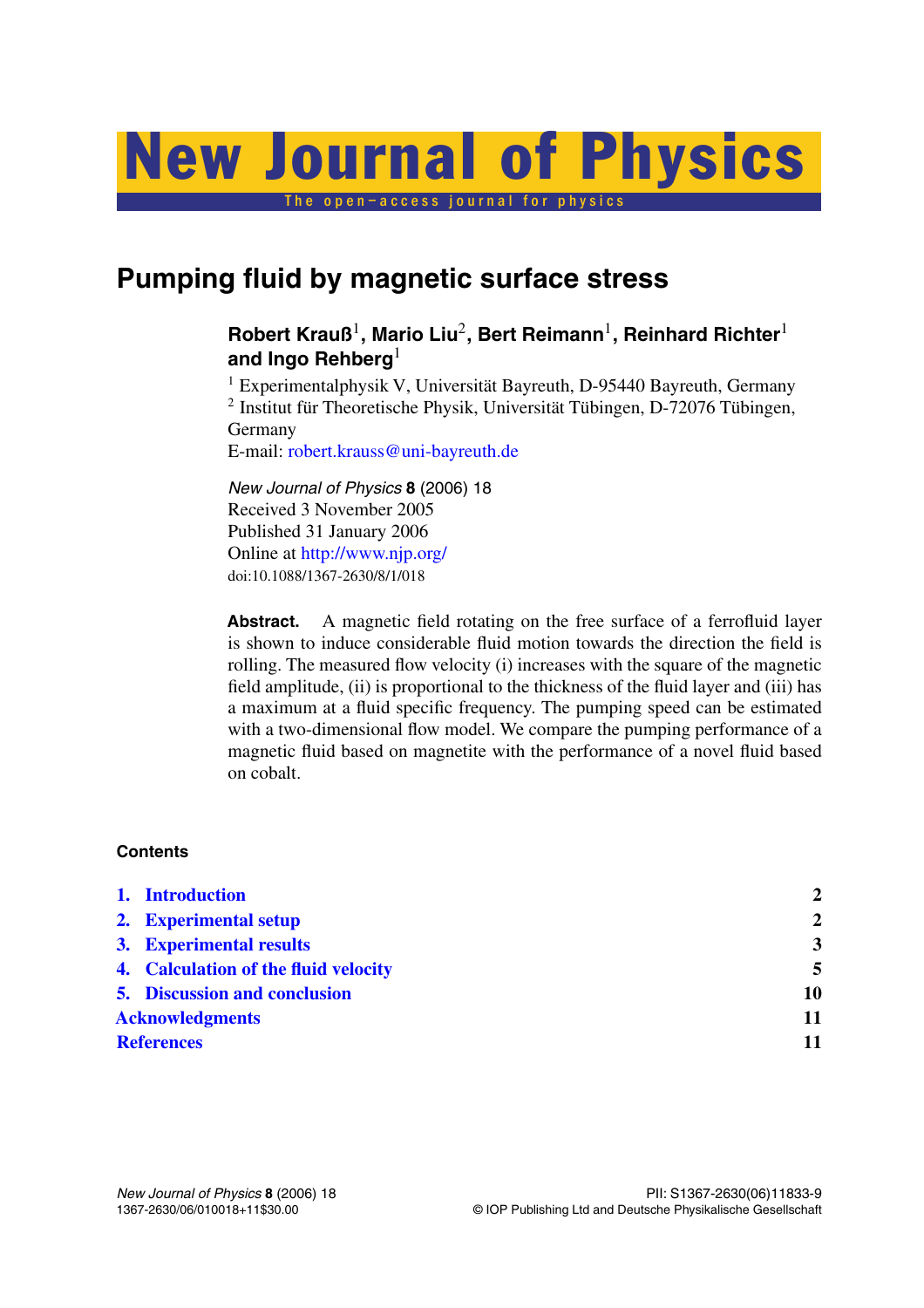#### <span id="page-2-0"></span>**1. Introduction**

Polarizable fluids can show a macroscopic reaction to external electric or magnetic fields. While for most fluids the influence of a magnetic field is fairly weak, colloidal suspensions of magnetic particles—so-called ferrofluids—do show a strong response particularly to static magnetic fields [[1,](#page-11-0) [2](#page-11-0)]. If these fields are time dependent, a rich variety of phenomena occurs. To give an example, it has been shown, in experiment and theory, that *alternating* magnetic fields can increase or decrease the viscosity in a capillary flow  $[3, 4]$  $[3, 4]$  $[3, 4]$ . However, there the decrease of the viscosity was only about 1% which is far too small to excite a spontaneous flow, driven solely by magnetic forces. On the other hand, the driving of a macroscopic flow by means of an external *rotating* magnetic field has been demonstrated to be possible: a field rotating in the plane spins up a rotational flow in an open beaker  $[5, 6]$  $[5, 6]$  $[5, 6]$ . However, due to the unsuitable geometry, only a tiny part of the fluid is here contributing to the flow. The curvature of the meniscus plays a decisive role [[7\]](#page-11-0), and a quantitative description has remained for long unsatisfactory.

The driving force behind the fluid motion is the tangential stress which has its origin in the spatial inhomogeneity of  $M \times H$  [\[8](#page-11-0)]–[\[10](#page-11-0)]. The inhomogeneity of the magnetization is maximal at the surface of the fluid, where it decays in a step-like manner to the vacuum value. Thus, for an effective driving, it is most important that this drastic decay is exploited at the whole free surface of the fluid. For this purpose, the rotation vector has to be perpendicular to the normal vector of the surface.

One possible realization of this condition is a system of coaxial cylinders filled with ferrofluid [[11\]](#page-11-0)–[[14\]](#page-11-0). The outer cylinder is fixed, and the inner one is freely suspended, in this way serving as a vertical realization of a free surface. In [[14\]](#page-11-0) this geometry has been utilized to measure the tangential stress acting on the inner cylinder and to perform a first quantitative comparison of theory and experiment.

In this paper, we realize an optimal driving of the fluid with a different geometry, suitable for the transport of fluid in open channels [\[15](#page-11-0), [16\]](#page-11-0). It is attractive, because it allows for a very fine tuning both of the speed and of the direction of the flow even in microscopic channels. To facilitate a quantitative comparison of the measured flow velocities with its theoretical estimation, we have chosen a circular duct, as shown in figure [1.](#page-3-0) The experiments described in this paper were carried out with two different kinds of ferrofluids. We compare the flow of a magnetite-based fluid with a novel magnetic fluid synthesized from cobalt.

#### **2. Experimental setup**

A circular Macrolon® duct with a mean diameter *d* of 100 mm and a square cross-section of  $5 \text{ mm} \times 5 \text{ mm}$  is filled brimful with magnetic fluid. For additional measurements, cross-sections of 2.5 mm  $\times$  2.5 mm and 10 mm  $\times$  10 mm were used. The orientation of the two coils producing the rotating magnetic field is also indicated in figure  $1(a)$  $1(a)$ : one coil is wrapped around this circular channel and provides a magnetic field in azimuthal direction, and the outer coil produces the vertical component of the field. Both coils are driven with an ac-current with a phase difference of 90◦, thus producing a rotating field on the free surface of the fluid within the duct.

For the experiments, two kinds of magnetic fluids have been used: a conventional fluid, based on magnetite, was synthesized via the Khallafalla reaction. Its viscosity has been determined by a low shear rheometer (Contraves LS40) to 10.0 m Pa s at room temperature. A novel fluid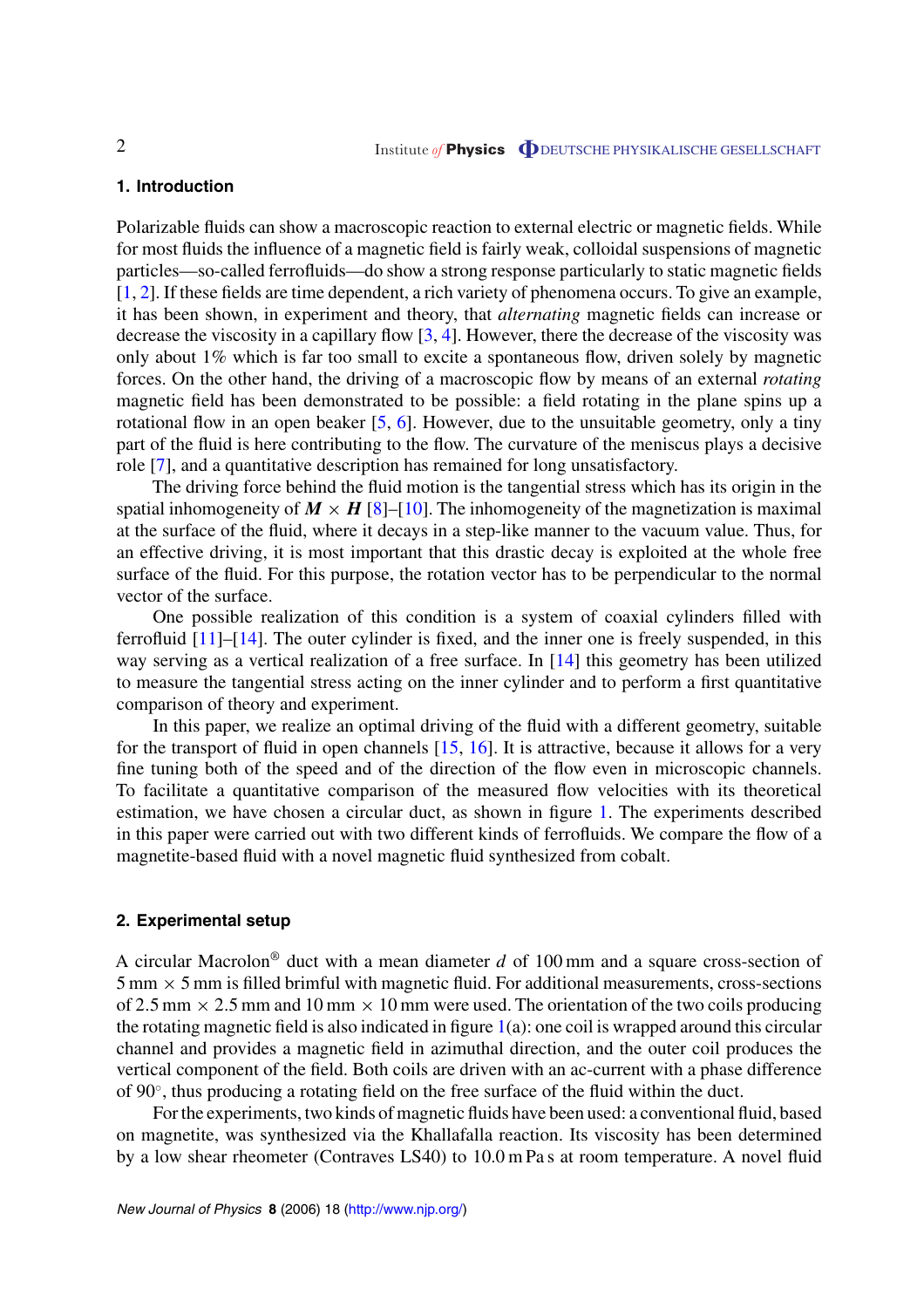### <span id="page-3-0"></span>3 Institute *of* **Physics O** DEUTSCHE PHYSIKALISCHE GESELLSCHAFT



**Figure 1.** (a) Experimental setup for the investigation of the magnetic liquid flow. The arrows indicate the direction of the oscillating magnetic fields provided by the coils. (b) Schematic setup for the susceptibility measurements.

synthesized from air stable colloidal cobalt particles [[17,](#page-11-0) [18](#page-11-0)] was investigated because of its large complex susceptibility. Its viscosity has been determined to be 5.4 m Pa s. Both fluids are stabilized by oleic acid in kerosene.

The characterization of the complex magnetic susceptibility of the fluids in the duct is of primary importance for the pumping of the fluid, as discussed in this paper. To measure this quantity, a pick-up coil was immersed in the liquid. The complete schematic setup is displayed in figure 1(b). Here the toroidal field-coil is composed from removable jumpers, which facilitates a proper cleaning of the circular duct. The field-coil is connected via a high precision resistance to a highly linear power amplifier (Rotel RB-1090), which obtains its sinusoidal input from a function generator (Fluke PM 5138A). The voltage drop at the resistance serves as reference input for the lockin amplifier (Stanford Research Systems SR 830 DSP). Its other input is connected to the pick-up coil. The arrangement is calibration free, because the magnetization is determined from the difference of the signal detected by the pick-up coil in the empty and the filled channel. Via control of a PC the magnetization has been measured as a function of frequency of the external oscillating azimuthal magnetic field. The results are presented in figure [2](#page-4-0). The measured susceptibilities of the magnetite-based fluid are surmounted by one of the cobalt-based fluid. In particular, the imaginary parts differ in an order of magnitude from each other and their maxima are at about 10 and 1 kHz, respectively. These deviations are due to the different composition of the ferrofluid samples [[19\]](#page-11-0). Notably, the large crystal anisotropy of the Co particles is responsible for their large imaginary part of the susceptibility. A large imaginary part is essential for the pumping action described in this paper.

#### **3. Experimental results**

A rotating field produced by the coils leads to a motion of the fluid in azimuthal direction of the channel, as reported in a recent letter  $[20]$  $[20]$ . Its velocity is on the order of mm s<sup>-1</sup> and can thus be determined by visual inspection of tracer particles swimming on its surface. The next observation is also a qualitative one: when changing the phase difference between the ac fields from +90◦ to −90◦, the flow changes its sign. The flow direction is such that the vorticity of the flow field is locally parallel to the rotation vector of the magnetic field, i.e. the fluid flows towards the direction the field is rolling. The working pump and the flow reversion can be viewed in the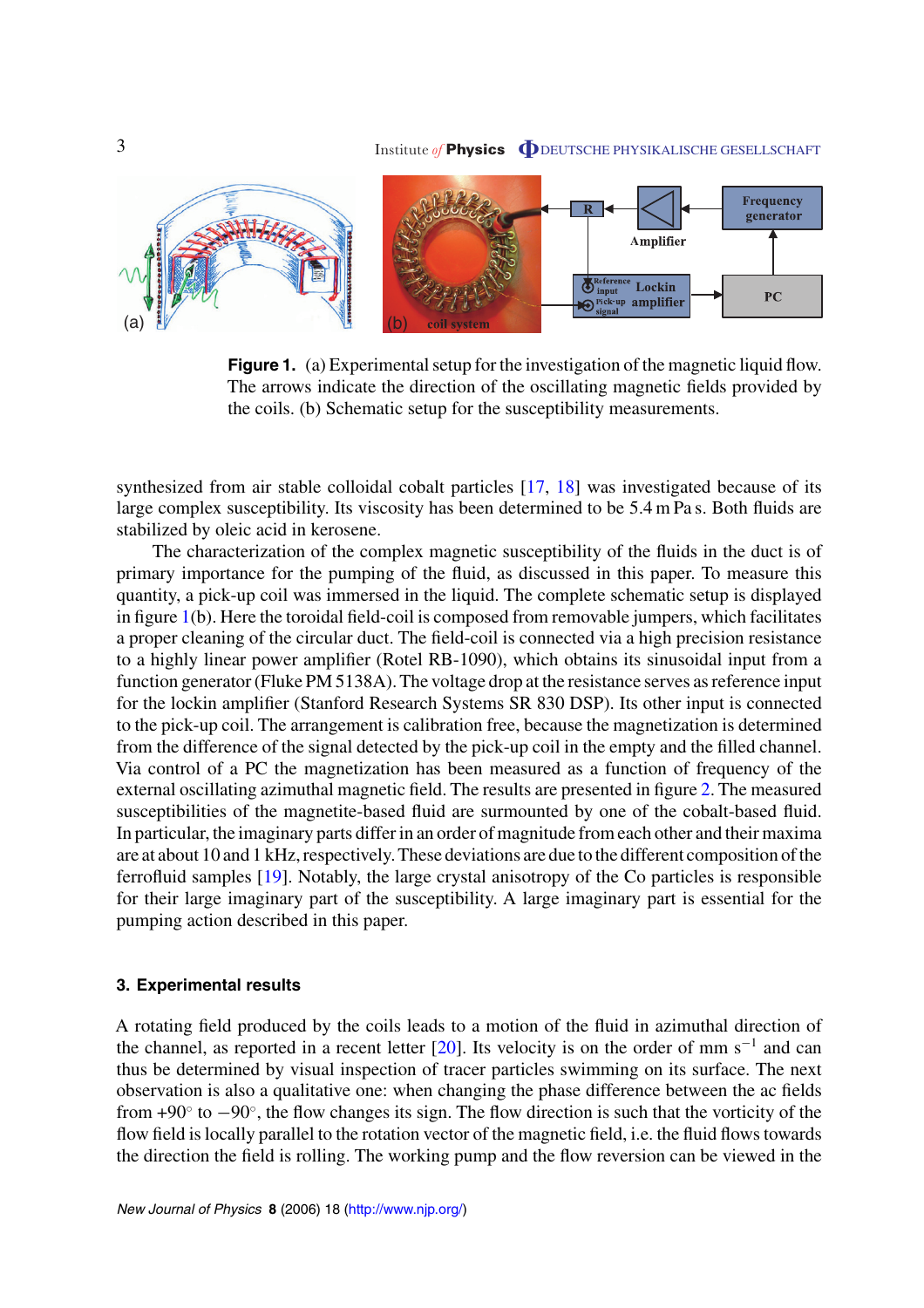<span id="page-4-0"></span>

**Figure 2.** The magnetic susceptibility of the magnetite liquid (a) and the cobalt-based liquid (b) as a function of the frequency of the external alternating magnetic field. Here the real and imaginary parts are denoted by squares and circles, respectively.



**Figure 3.** Top view of the duct and surrounding coils. (a) Clockwise [\(movie 1](http://www.iop.org/EJ/mmedia/1367-2630/8/1/018/movie1.mpg)) and (b) counterclockwise ([movie 2](http://www.iop.org/EJ/mmedia/1367-2630/8/1/018/movie2.mpg)) flow of the fluid are realized.

movies connected with figure 3. For better visualization, the movies were recorded by using a fairly large synthetic tracer particle.

For quantitative measurements, it is necessary to use particles which are small compared to the channel width. Best results have been obtained with dandruff, with a diameter of about 1 mm. The velocity is determined by taking the time a particle needs to travel a few centimetres. The size dependence of these measurements is taken into account by using the numerically calculated roughly parabolic—velocity profiles, and by assuming that a floating particle represents the mean speed with respect to its diameter. Results obtained for a fixed frequency are presented in figure [4](#page-5-0), where the maximal flow velocity within the channel is shown as a function of the amplitude  $G_0$  of the driving external magnetic field. For both fluid samples, the velocity increases proportional to  $G_0^2$ , as demonstrated by the solid line, a parabola. Here we follow the nomenclature of [[21\]](#page-11-0), where the external magnetic far field is marked by *G* and the local one by *H*.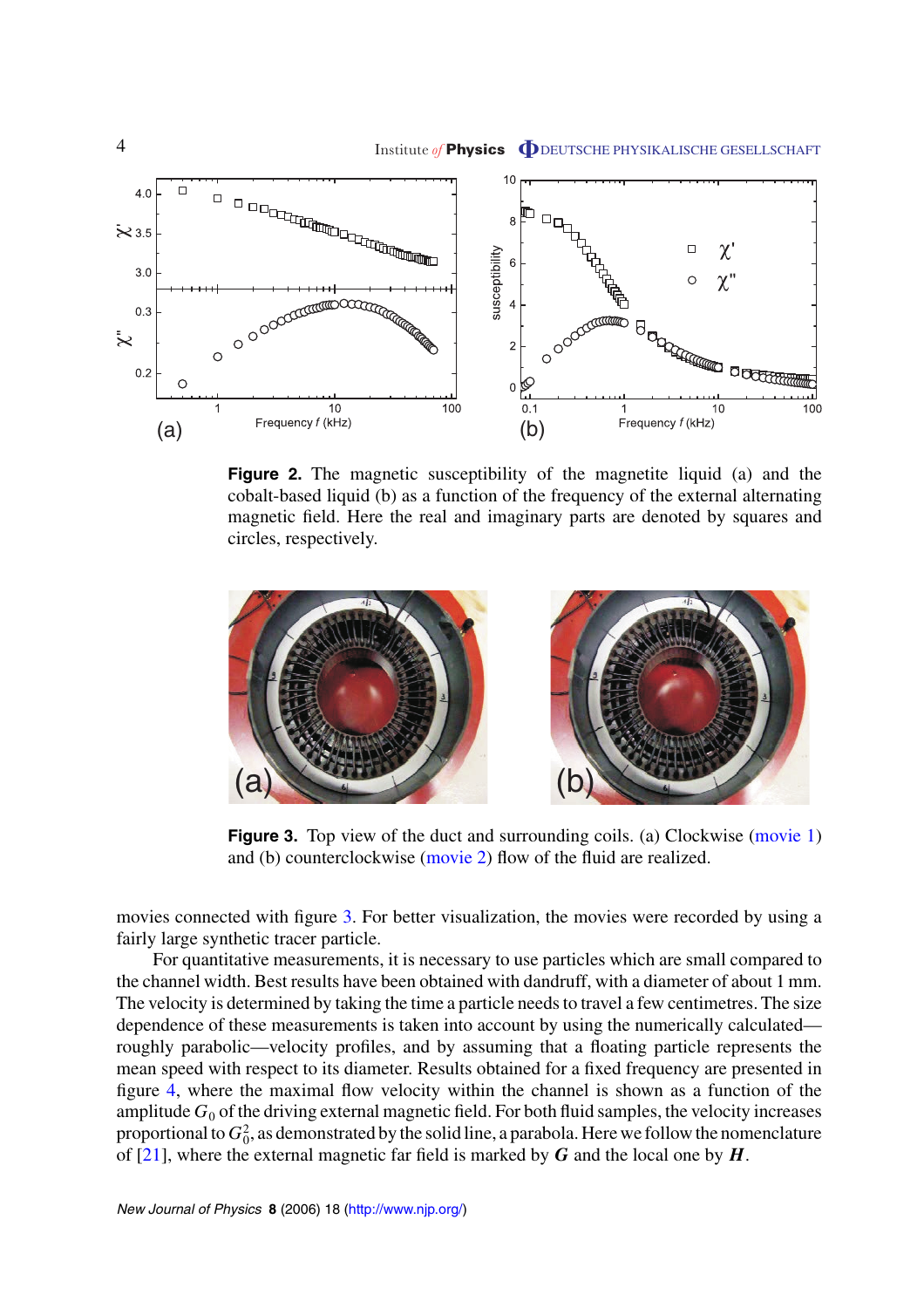<span id="page-5-0"></span>

**Figure 4.** Maximal velocity measured as a function of the field amplitude: (a) magnetite fluid sample at a fixed frequency of 10 kHz, (b) cobalt fluid sample at a fixed frequency of 1 kHz.

Having demonstrated this quadratic dependence of the velocity on the magnetic field, the first approach to collapse data obtained at different fields is to introduce a reduced velocity by dividing with the square of the external field. Another important influence determining the fluid velocity is the height of the channel: it turns out that the velocity is larger in bigger channels. This leads us to reduce the velocity also by dividing by the height *L* of the duct. In order to get a dimensionless number, one also has to scale with the viscosity of the fluid. Thus we define

$$
u = v_{\text{max}} \frac{\eta}{L\mu_0 G_0^2} \tag{1}
$$

as a reduced flow velocity. Its measured values are presented as a function of the driving frequency of the rotating magnetic field in figure [5](#page-6-0). The measurements with each sample show a maximum of this velocity in the range of 30–40 kHz and 2–4 kHz, respectively.

#### **4. Calculation of the fluid velocity**

The pumping action can be understood as a manifestation of the magnetic stress acting on the magnetized fluid, as summarized in [\[10\]](#page-11-0). This assumption explains all qualitative features of the observation: as long as the magnetization is proportional to the magnetic field (which has been measured to be the case for our fluid, within a precision of 5% for fields up to about 1500 A m<sup>−</sup>1), the stress must be proportional to *G*<sup>2</sup> as demonstrated in figure 4. If the frequency approaches zero, the magnetization and the field are parallel to each other, the tangential stress is zero and thus the motion of the fluid stops. For finite frequencies, the velocity is proportional to the *χ*<sup>*''*</sup> component of the susceptibility, which must increase linearly (to lowest order) with the frequency. For higher frequencies, the imaginary part of the susceptibility  $\chi''$  has a maximum at a fluid-specific frequency, which explains that the maximal pumping velocity is observed around that frequency.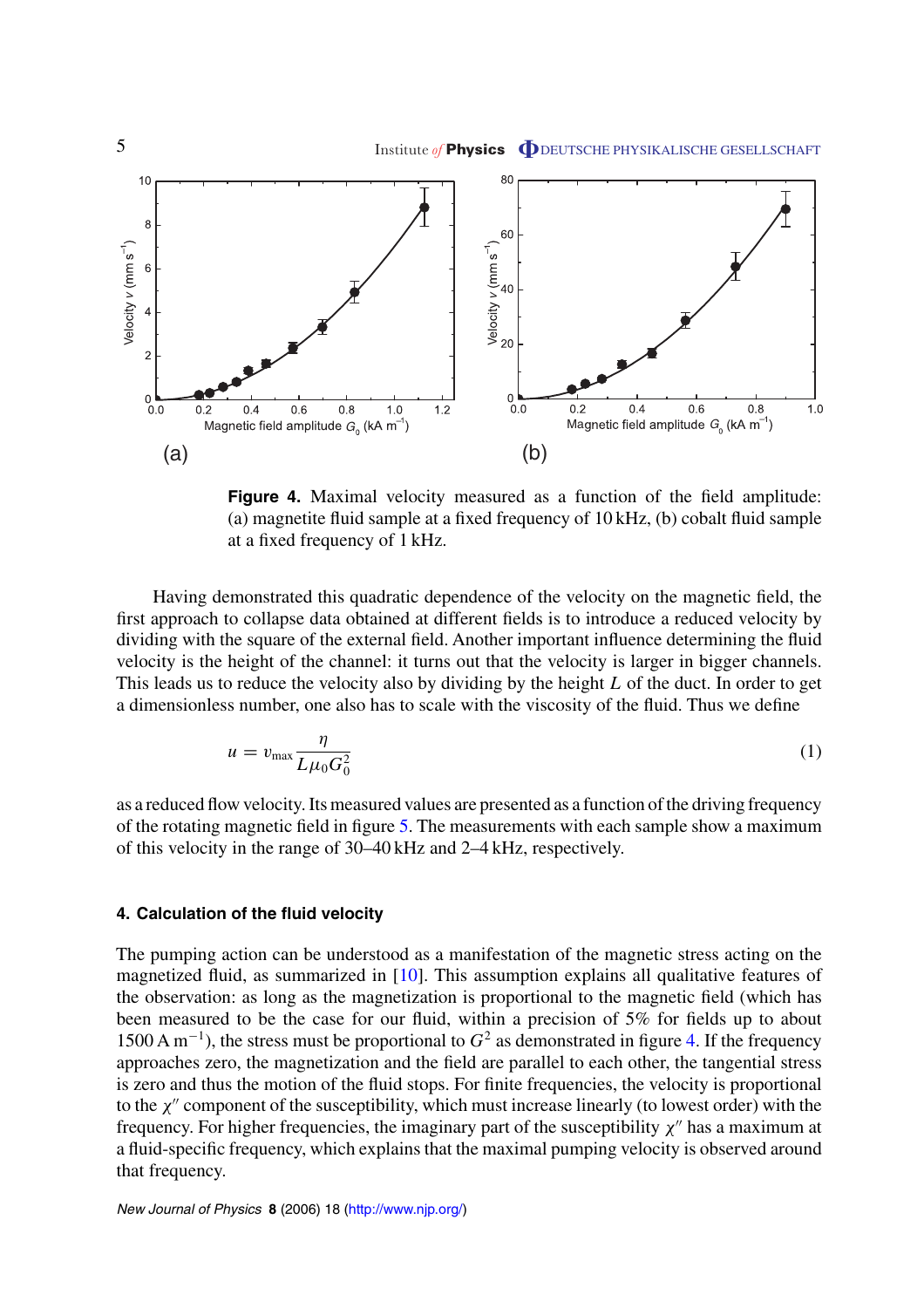<span id="page-6-0"></span>

**Figure 5.** The reduced velocity *u* as a function of the driving frequency. For the magnetite fluid (a) solid circles (open diamonds) are obtained in the  $5 \text{ mm} \times 5 \text{ mm} (10 \text{ mm} \times 10 \text{ mm})$  duct, respectively; for the cobalt fluid (b) solid circles (open squares) are obtained in the 5 mm  $\times$  5 mm(2.5 mm  $\times$  2.5 mm) duct, respectively. The solid lines represent the values expected on the basis of the measurements of the ac-susceptibilities.

For the quantitative numerical calculation of the fluid velocity, we neglect the curvature of the duct. In this case, one can assume a primary flow with only an azimuthal *x*-component of the fluid velocity  $v(y, z)$ , where *y* corresponds to the radial and *z* corresponds to the vertical coordinate. The velocity field must fulfil the equation

$$
\frac{\partial^2 v}{\partial y^2} + \frac{\partial^2 v}{\partial z^2} = 0.
$$

The no-slip condition for the fluid at the bottom and the side walls of the duct then reads  $v(y, 0) = v(0, z) = v(L, z) = 0$ , where *L* measures both the width and the height of the square cross-section of the duct. The magnetic stress provides the boundary condition

$$
\eta \frac{\partial v}{\partial z} = \frac{\mu_0}{2} |\boldsymbol{M} \times \boldsymbol{H}| \tag{2}
$$

at the upper surface of the fluid, because equation (65) of [\[10](#page-11-0)] is applicable to our geometry. The two fields *H* and the corresponding magnetization *M* are not constant in our case, but depend both on time and space. In the following, we will first discuss the time dependence of the magnetic stress and then the spatial variation of the azimuthal and vertical components of the magnetic fields.

To describe the *time dependence* of the magnetic field and the magnetization of the fluid, we follow the procedure and nomenclature of [\[21](#page-11-0)]. An externally rotating magnetizing force  $G = \text{Re}\{\hat{G}\}\text{, where}$ 

$$
\hat{G} = e^{i\omega t} (G_{\varphi}, 0, -iG_{z}),
$$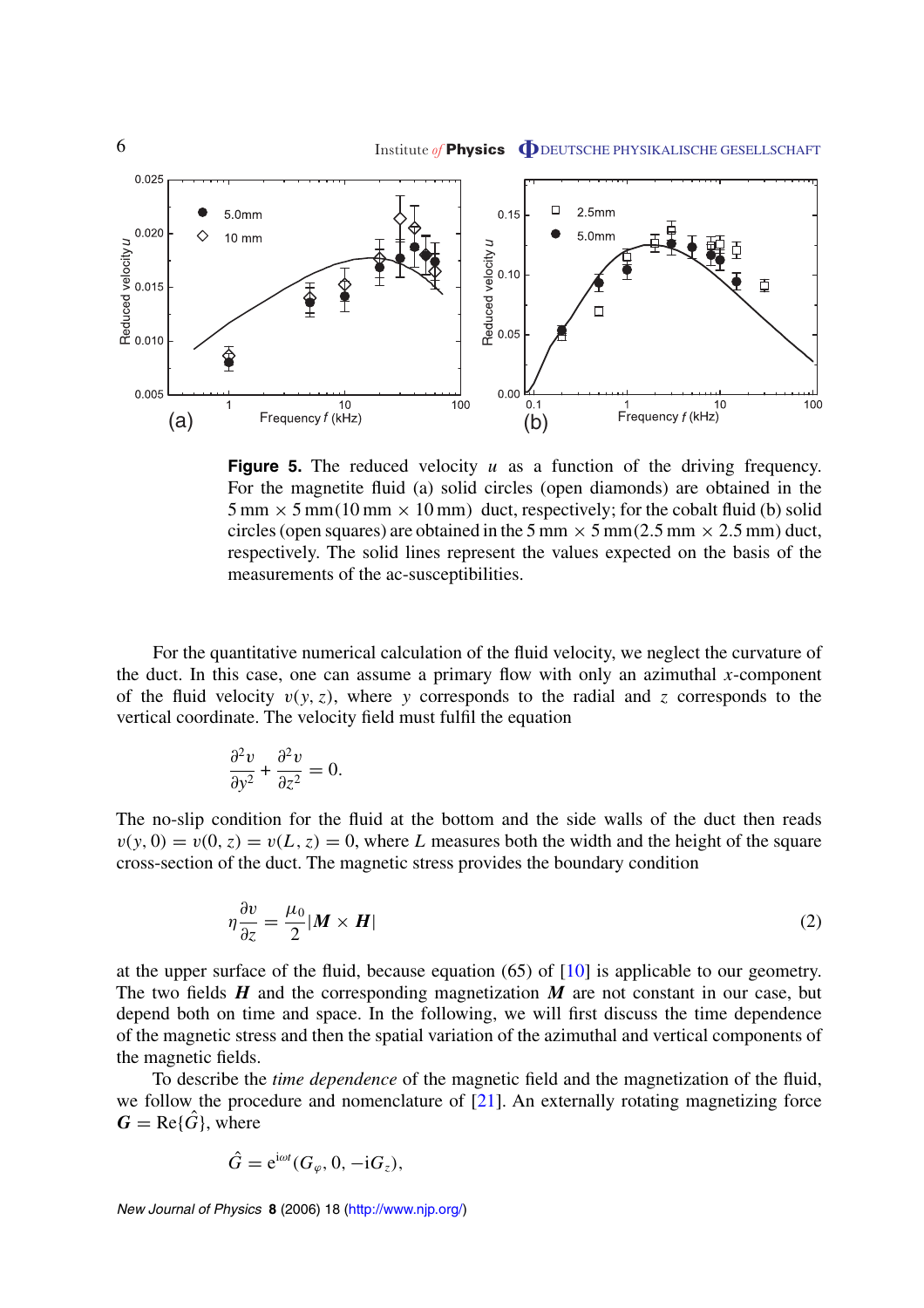<span id="page-7-0"></span>leads to an elliptically rotating internal field  $H = \text{Re}\{\hat{H}\}\$  with

$$
\hat{H} = \mathrm{e}^{\mathrm{i}\omega t} \left( G_{\varphi}, 0, \frac{-\mathrm{i} G_z}{1 + N \chi} \right),\,
$$

where the existence of an demagnetization factor *N* is assumed along the vertical direction. The corresponding inhomogeneity of the field also leads to field components in the radial direction, but these do not contribute to a stress in the azimuthal direction. The magnetic field produces a magnetization  $M = \text{Re}\{\hat{M}\}\text{, where}$ 

$$
\hat{M} = e^{i\omega t} \left( \chi G_{\varphi}, 0, \frac{-i\chi G_z}{1 + N\chi} \right).
$$

The cross product in equation  $(2)$  $(2)$  can then be written as

$$
|\mathbf{M} \times \mathbf{H}| = \frac{1}{4} |(\hat{M} + \hat{M}^*) \times (\hat{H} + \hat{H}^*)| = \frac{1}{4} |\hat{M} \times \hat{H} + \hat{M} \times \hat{H}^* + \hat{M}^* \times \hat{H} + \hat{M}^* \times \hat{H}^*|.
$$
 (3)

Inserting the azimuthal and vertical components of the field and magnetization into equation (3), the first and last time-dependent terms add up to zero each and only the time-independent terms remain:

$$
|\boldsymbol{M} \times \boldsymbol{H}| = \left| \frac{-\mathrm{i} G_{\varphi} G_{z}}{4} \left( \frac{\chi}{1 + N\chi} + \frac{\chi}{(1 + N\chi)^{*}} - \frac{\chi^{*}}{(1 + N\chi)^{*}} - \frac{\chi^{*}}{1 + N\chi} \right) \right|.
$$

Using the complex susceptibility  $\chi = \chi' - i\chi''$ , one gets

$$
|\boldsymbol{M} \times \boldsymbol{H}| = \left| \frac{-i G_{\varphi} G_{z}}{4} \frac{(\chi - \chi^{*}) [(1 + N\chi) + (1 + N\chi)^{*}]}{|1 + N\chi|^{2}} \right| = \frac{G_{\varphi} G_{z} (1 + N\chi') \chi''}{|1 + N\chi|^{2}}.
$$
 (4)

Putting the result of equation  $(4)$  into equation  $(2)$  $(2)$  we finally obtain

$$
\eta \frac{\partial v}{\partial z} = \frac{\mu_0}{2} \frac{\chi'' (1 + N \chi') G_{\varphi} G_z}{(1 + N \chi')^2 + (N \chi'')^2}.
$$
\n(5)

While both the magnetic field and the magnetization are rotating, the magnetic stress turns out to be time independent.

The *azimuthal component* of the magnetic field can be estimated on the basis of Ampere's law as

$$
H_x(y) = G_{\varphi} \frac{d}{2(y+R_{\rm i})},
$$

where *d* is the mean diameter of the duct and  $R_i$  its inner radius. While this equation is exact for a very large winding number of the coil, it is only approximately correct for our coil consisting of 50 windings. A relatively small number like this is necessary to allow an observation of the fluid flow. The difference can be checked by calculating the azimuthal magnetic field numerically using Biot–Savart's law. These calculations show a tiny *x*-dependence of the magnetic field due to the finite number of windings, but this deviation from the simplified assumption turned out to be smaller than 1% for every position along the surface of the duct.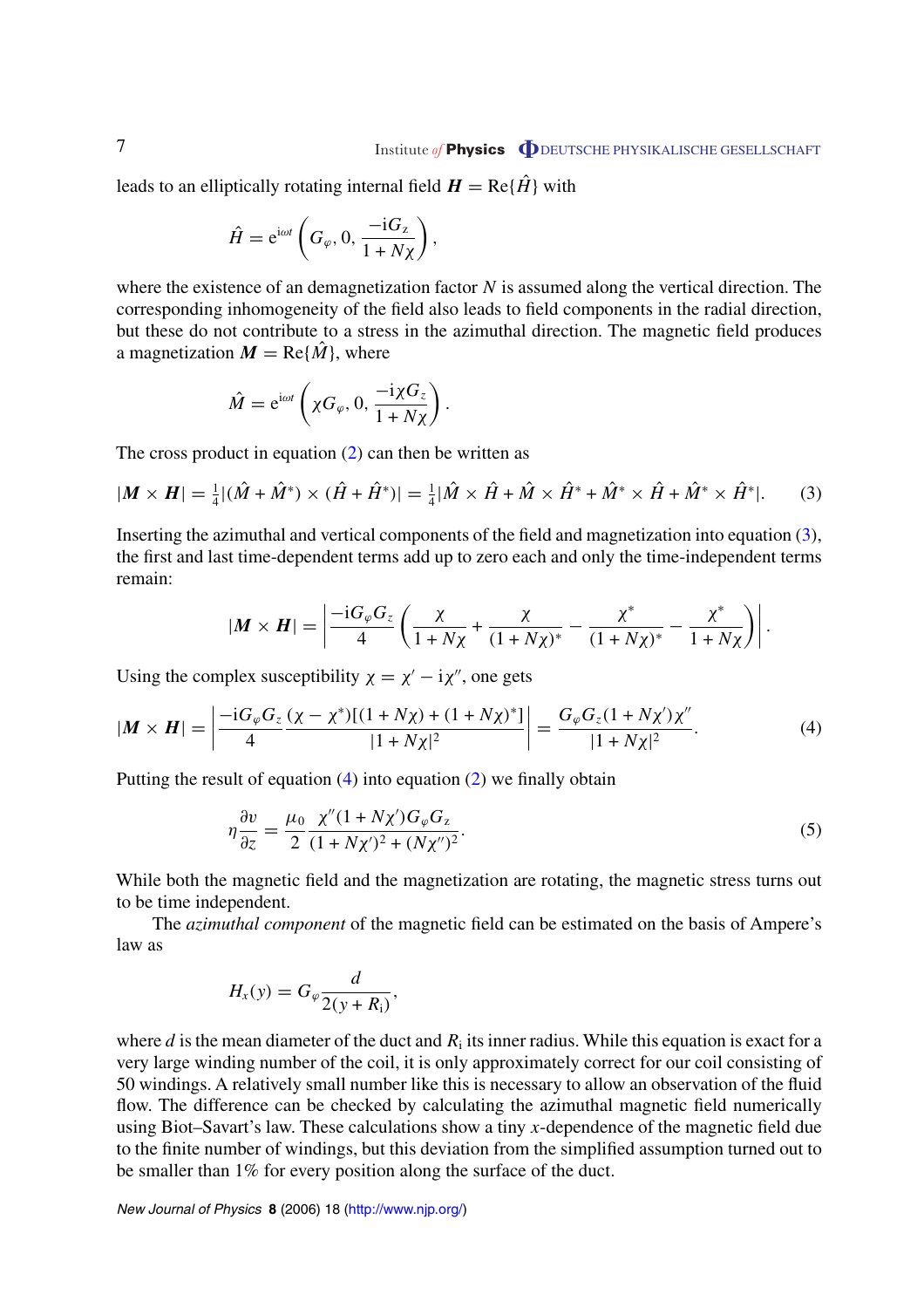<span id="page-8-0"></span>

**Figure 6.** (a) The numerically obtained vertical component of the magnetization as a function of the radial position at the surface of the duct. Susceptibilities of  $\chi = 1$ , 4 and 8.5 have been used. (b) Numerical calculation of the velocity profile in the duct.

The *vertical component* of the magnetic field is slightly more complicated. While it would be almost perfectly homogenous on the surface of the empty duct, the magnetization of the fluid inside the duct gives rise to a radial dependence of  $H<sub>z</sub>$ , which has to be obtained numerically for a given value of the magnetic susceptibility  $\chi$  of the fluid inside the duct. To do so, we introduce the magnetic scalar potential  $\phi_m$  with  $\nabla \phi_m = H$  and solve  $\nabla^2 \phi_m = 0$  by a relaxation method [\[22](#page-11-0)]. The magnetization is then calculated as  $M = \chi H$ . Figure 6(a) shows the result of this numerical calculation obtained for three different susceptibilities.

As a consequence of the magnetization shown in figure  $6(a)$ , and the radial dependence of the azimuthal component discussed above, the magnetic stress is not constant along the radial position on the surface. The corresponding boundary condition equation ([5\)](#page-7-0) can nevertheless be used for a numerical solution of the Laplace equation for the flow field. We get for the maximum fluid velocity in the middle of the upper surface

$$
v_{\text{max}} = \chi'' \frac{\mu_0 G_0^2}{2} \frac{L_z}{\eta} \beta(\chi, a). \tag{6}
$$

Here the amplitudes  $G_{\varphi}$  and  $G_{\varphi}$  have been set to the common value  $G_0$ .  $\beta$  is a factor which depends both on the susceptibility  $\chi$  and the aspect ratio  $a = L_y/L_z$  of the rectangular channel. In principle, we do not expect a simple analytical expression for *β*. To make the data examination practicable, however, we use an analytic expression which describes this factor with a precision of better than 1% within our range of interest  $(0 < \chi < 10)$ , namely

$$
\beta \approx \alpha \left( \frac{1 + N_{\text{eff}} \chi'}{(1 + N_{\text{eff}} \chi')^2 + (N_{\text{eff}} \chi'')^2} \right). \tag{7}
$$

The two constants  $\alpha$  and  $N_{\text{eff}}$  need some additional explanation.

The constant  $\alpha$  must be introduced with respect to the finite geometry of the duct and can be obtained analytically for the limiting case  $\chi \to 0$ . In this case, the magnetization is uniform along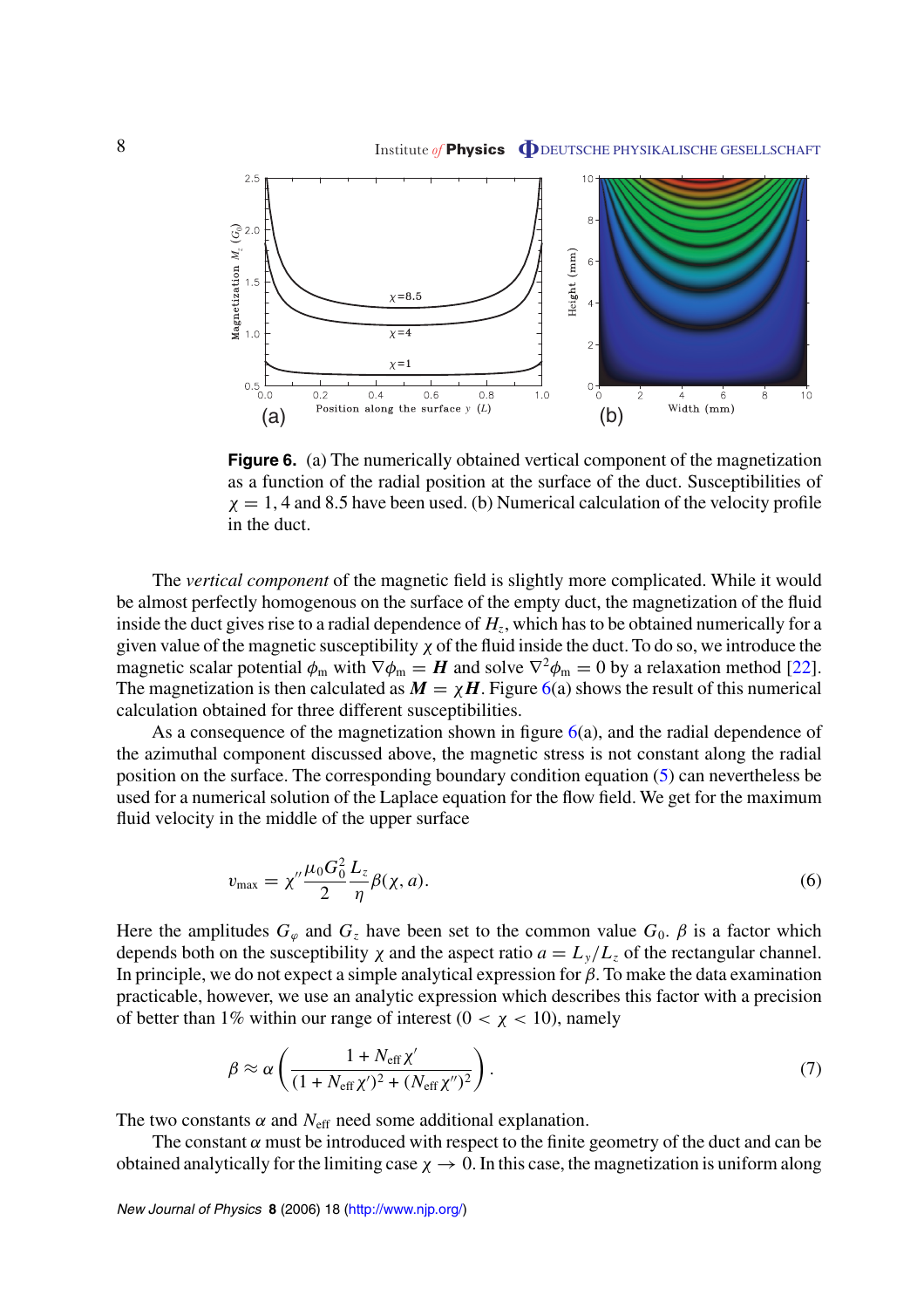<span id="page-9-0"></span>

**Figure 7.** (a) The geometry factor  $\alpha$  as function of different values of the aspect ratio *a*. (b) The numerically obtained speed reduction factor *β* for values of *χ* between 0 and 50. The green line shows the best fit using equation [\(7](#page-8-0)) with  $\alpha = 0.369$  (applicable for our aspect ratio).

the radial position of the surface. The Laplace equation  $\nabla^2 v = 0$  with the boundary conditions  $v(y, 0) = v(0, z) = v(L_y, z) = 0$  and the uniform magnetic stress  $(\partial v(y, L_z)) / (\partial z) = \mu_0 G_0^2 / 2\eta$ is solved by

$$
v(y, z) = \frac{L_z \mu_0 G_0^2}{2\eta} 4a \sum_{n=1,3,5,\dots}^{\infty} \frac{\sin(n\pi y/L_z a)}{(n\pi)^2} \frac{\sinh(n\pi z/L_z a)}{\cosh(n\pi/a)}.
$$
 (8)

Equation (8) follows for the maximal velocity as

$$
v_{\text{max}} = v(L_y/2, L_z) = \frac{L_z \mu_0 G_0^2}{2\eta} \sum_{n=1}^{\infty} (-1)^{n-1} \left( \frac{2}{\pi (2n-1)} \right)^2 \frac{a}{\sqrt{2}} \tanh\left( \frac{(2n-1)\pi}{a} \right). \tag{9}
$$

The speed reduction factor  $\alpha$  results now from equation (9) via

$$
\alpha = v_{\text{max}} \frac{2\eta}{L_z \mu_0 G_0^2}
$$

and depends only on the aspect ratio *a*. In our case of a quadratic-shaped duct  $(a = 1)$ , we get a value of about 0.369 for *α*, as shown in figure 7(a). The case of an infinitely extended layer is included as

$$
\lim_{a\to\infty}\alpha=1.
$$

The *χ*-dependence of the parameter  $\beta$  is only approximately captured by the ansatz of equation [\(7](#page-8-0)). This equation would only be correct for a homogenous magnetization of the fluid,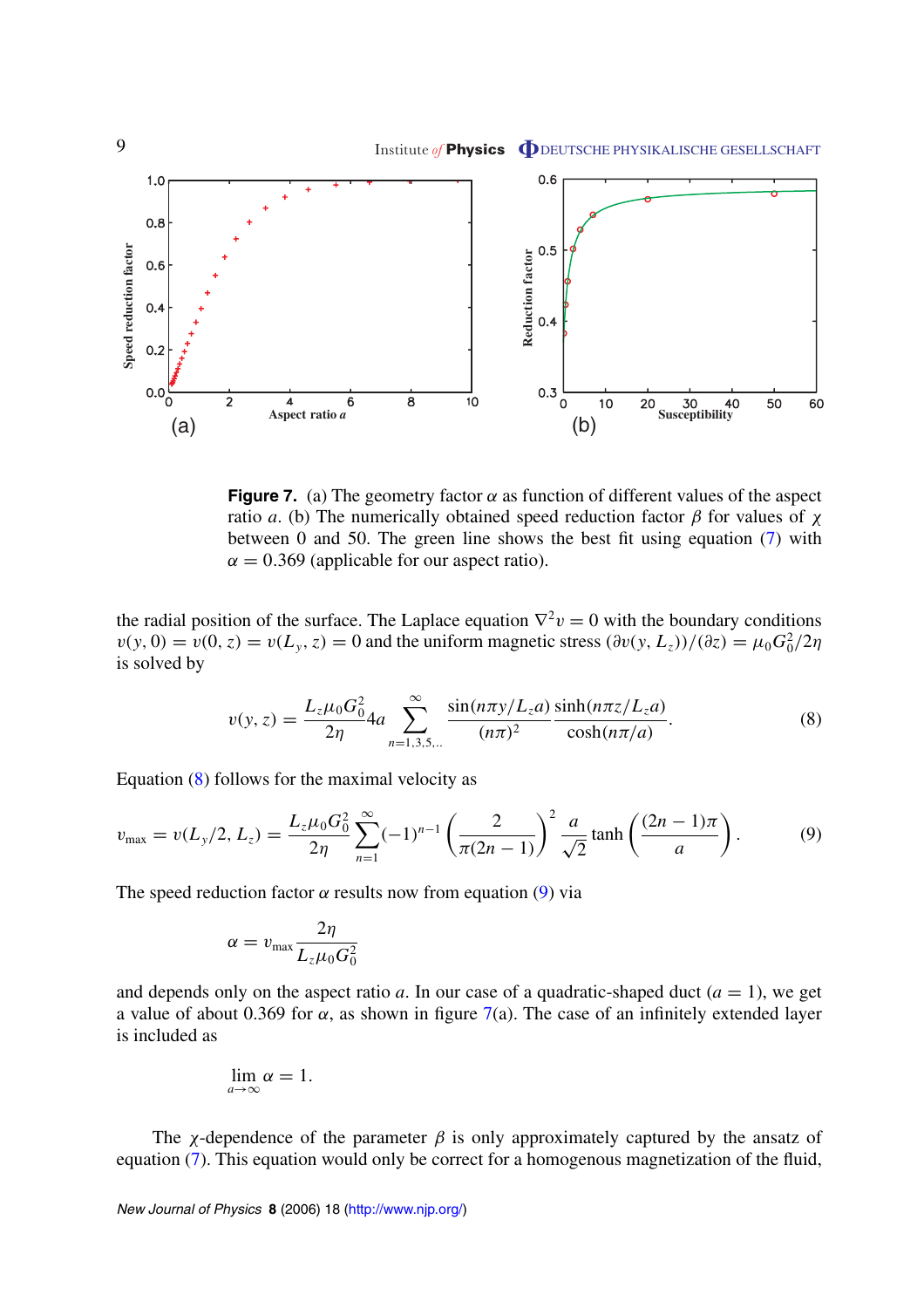<span id="page-10-0"></span>which would be described by some demagnetization factor N. In the case of our square crosssection, the magnetization—and the ensuing stress at the surface of the fluid—is not homogenous, as demonstrated in figure [6](#page-8-0)(b). We thus extract an effective demagnetization factor *N*eff by fitting equation [\(6\)](#page-8-0) to the numerically obtained velocity for different values of *χ*. The results for *β* and the fit are displayed in figure [7\(](#page-9-0)b). We obtain  $N_{\text{eff}} \approx 0.656$ , which seems realistic when compared to  $N = 0.5$  for the case of a circular cylinder.

From equations [\(1](#page-5-0)), [\(6](#page-8-0)) and [\(7](#page-8-0)) we finally get the theoretical estimation for the reduced velocity

$$
u = \frac{\alpha}{2} \frac{\chi''(1 + N_{\text{eff}} \chi')}{(1 + N_{\text{eff}} \chi')^2 + (N_{\text{eff}} \chi'')^2}.
$$
\n(10)

The limiting case of an infinitely wide channel  $(N = 1, \alpha = 1)$  is included in this formula. The reduced velocity obtained from equation  $(10)$  is presented in figure [5](#page-6-0) as a solid line, with the values of  $\chi'$  and  $\chi''$  taken from the measurements presented in figure [2.](#page-4-0)

#### **5. Discussion and conclusion**

As the main result, the frequency dependence of the measured fluid velocity is reproduced by the calculations for both fluids over more than two decades. Inspecting figure [5](#page-6-0) more carefully, we find that the agreement is less convincing in figure  $5(a)$  $5(a)$  than in figure  $5(b)$  $5(b)$ , where an agreement on a 20% level can be found. The less convincing results for the magnetite-based fluid can be partly attributed to the much smaller imaginary part of the susceptibility, which aggravates a precise measurement of susceptibility and fluid velocity. Indeed, at the maximum of the imaginary susceptibility, the ratio  $\chi''/\chi'$  is about ten times smaller for the magnetite-based fluid, when compared to the one for cobalt-based fluid.

Statistical errors in both graphs stem from the limited accuracy of the measurement procedure of the fluid velocity, which is indicated by the error bars in figure [5.](#page-6-0) The systematic deviations between the data and the theoretical curve are believed to reflect the precision of the simplifying assumptions going into the consideration presented above. In particular, the radial component of the flow due to the finite channel diameter was not taken into account. Moreover, we have neglected an inhomogeneous temperature distribution due to energy dissipation within the magnetic fluid. It has been discussed in [[23\]](#page-11-0) that a spatial inhomogeneity of the temperature gives rise to a inhomogeneity of the magnetization. In this way an internal heating may slightly modify the magnetization calculated for the duct (figure [6](#page-8-0)).

In contrast to the geometry of [\[5\]](#page-11-0), the influence of the shape of the meniscus of the fluid is comparatively small. We have minimized this influence furthermore by a brimful filling of the channel. Despite that, any meniscus is adding a three-dimensional complication to the problem, which has not been taken into account. Moreover, it should be noted that magnetic fluids are not perfectly stable both in their magnetic susceptibility and their viscosity, which might add to the small mismatch between the expectation based on the measurement of the susceptibility and the measured velocity. Finally, taking into account the small amplitude of the magnetic field, any magneto viscous effects have been neglected for the calculations.

To conclude, the pump presented here works well and has an interesting potential especially in micro- and nano-fluidic applications, where a mechanical driving of the flow is not possible.